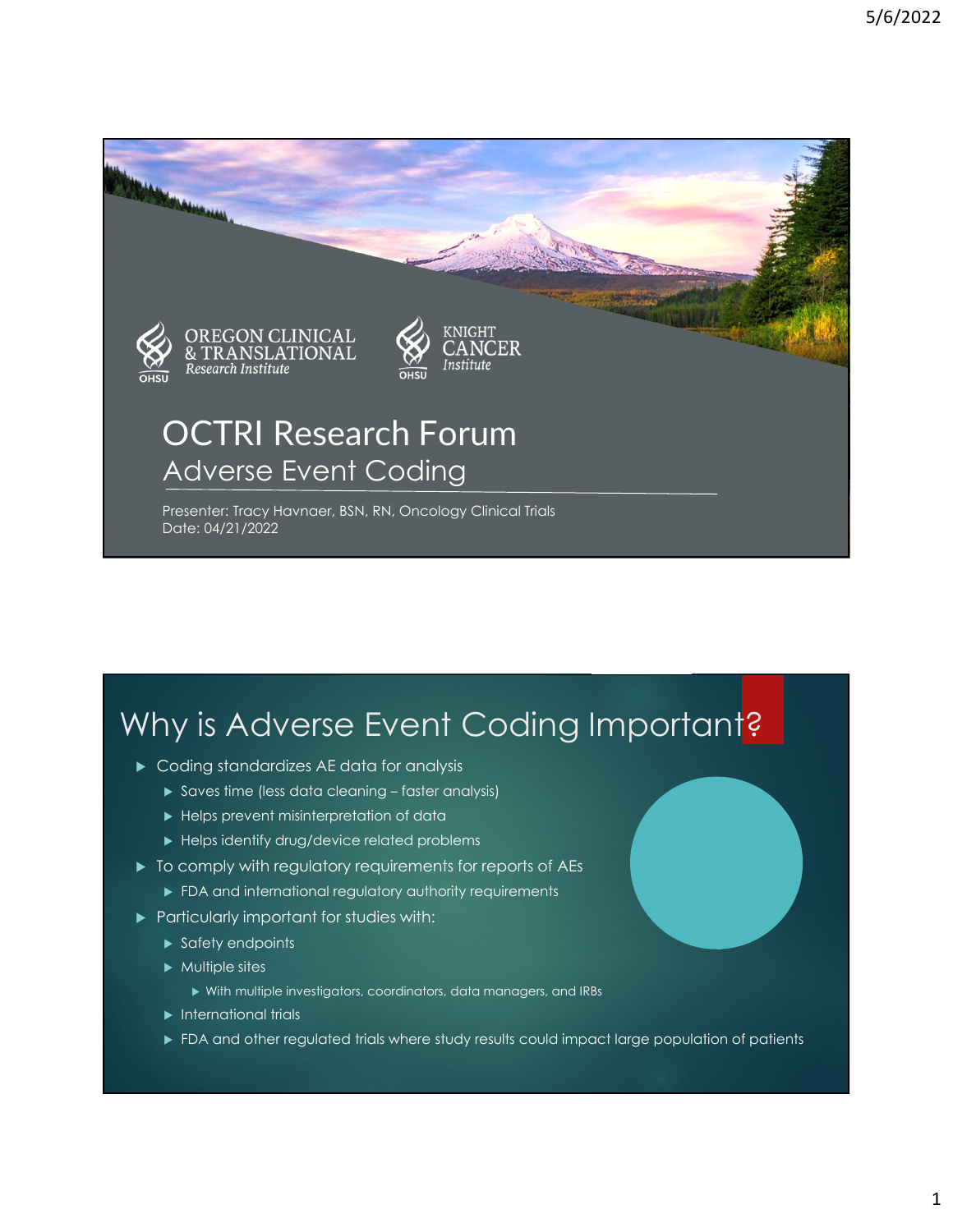# Common Medical Dictionaries

#### $\blacktriangleright$  MedDRA

- AE classification for most pharmaceutical, biologic, vaccines and drug/device combination products trials
- Developed by International Council on Harmonization (ICH)
- $\triangleright$  OHSU has a license (more on this later)

#### CTCAE

- $\triangleright$  coding and grading AEs in oncology trials
- Developed by NIH
- $\blacktriangleright$  Free

#### Common Medical Dictionaries

#### WHODrug

- Drug reference dictionary
- ► Coding concomitant medications makes it easier to identify drug related problems
- Standardizes drug names and includes information on active ingredients, anatomical and therapeutic classifications from nearly 150 countries
- **Prescription, over the counter, herbal remedies, biotech and blood** products, diagnostic substances and contrast media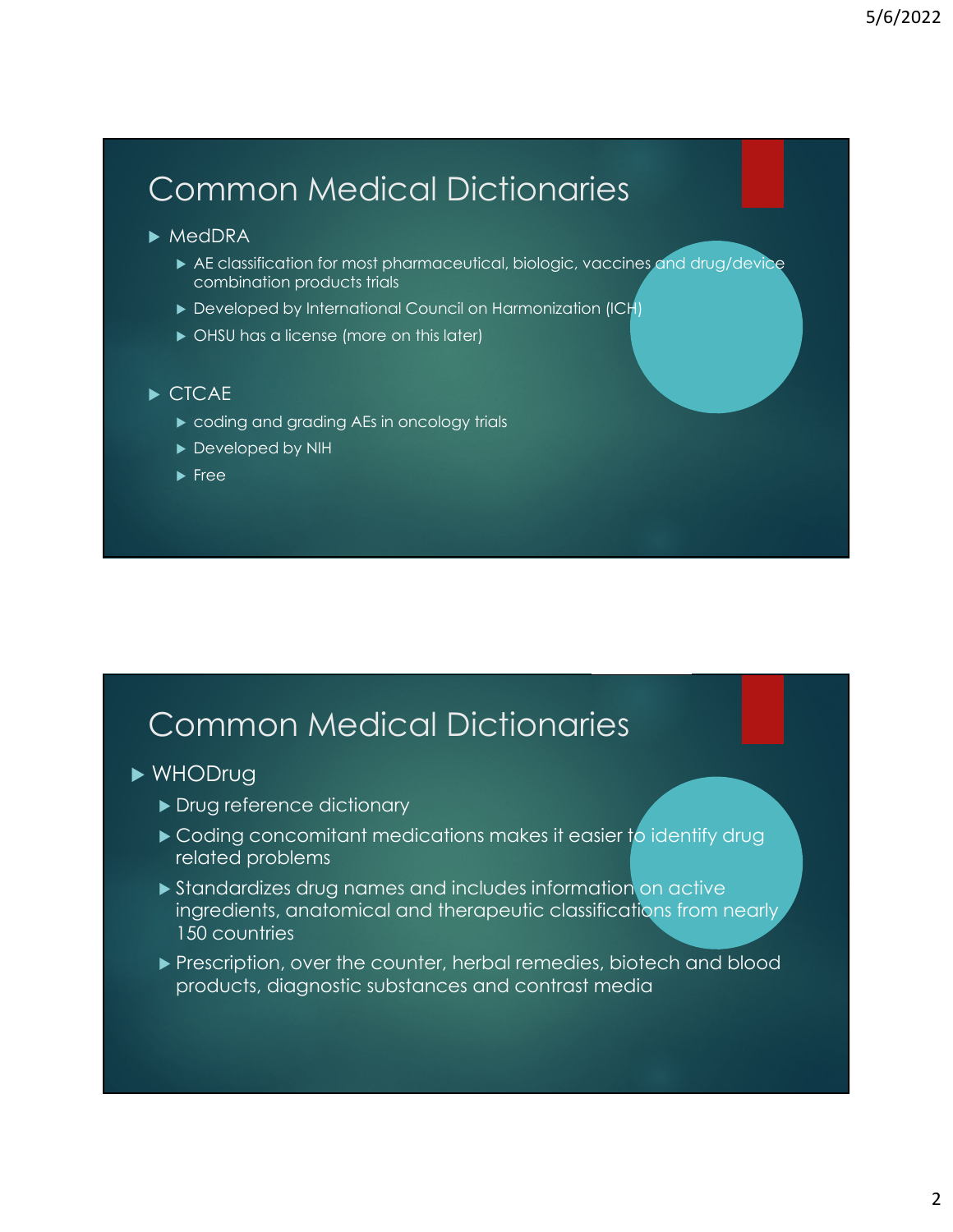### More Medical Device Dictionaries

- Some dictionaries are very specific to your area of research such as:
	- Toxicity grading scale for Healthy Adult and Adolescent Volunteers Enrolled in Preventative Vaccine Clinical Trials (FDA)
	- ▶ FDA Medical Device Report (MDR)
		- **Linked to the International Medical Device Regulators Forum (IMDRF)** terminologies and the NCI Thesaurus (NCIt)
	- Division of AIDS (DAIDS) Table for Grading the Severity of Adult and Pediatric Adverse Events

#### Best Practices

- Select the right dictionary or dictionaries for your trial
	- What is required by regulatory authorities?
	- ▶ What is used by other experts in your field of research?
- Select when you are writing your protocol
	- ▶ Consider the next protocol
		- ▶ Will you combine the data in a repository
		- ▶ Will this study be the basis of future trials (Phase I, II, III)
- $\triangleright$  Stick with the same dictionary version for the duration of the trial (and future trials)
- **Train, train, train your staff** 
	- Standardization only works if you train the people collecting and coding the data
- ▶ Document, document, document
	- Decisions about coding, processes, queries, communications with other sites/sponsors, and training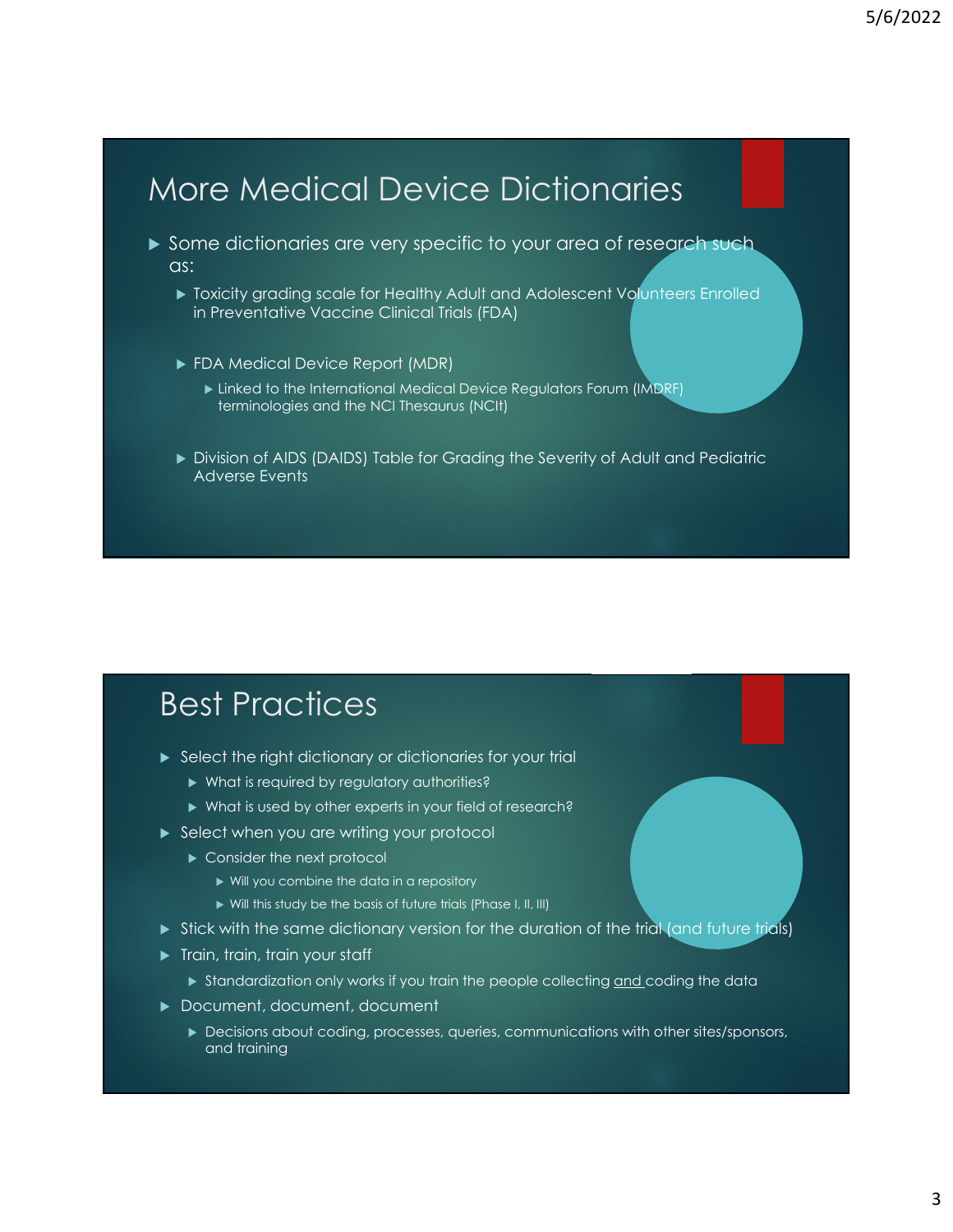# Who can code AEs/SAEs?

- Should have training in the clinical area being studied
- MD/RN/LIP or appropriately trained coordinators
	- Naming
	- **Grading**
	- Attribution must be done by an investigator
- Should be trained on the coding dictionary
- ▶ Should be trained on the protocol and reporting requirements to be able to flag issues for:
	- ▶ IRB, DSMB/C, protocol required reporting

### Documenting Adverse Events and Con meds Real World Examples using CTCAE

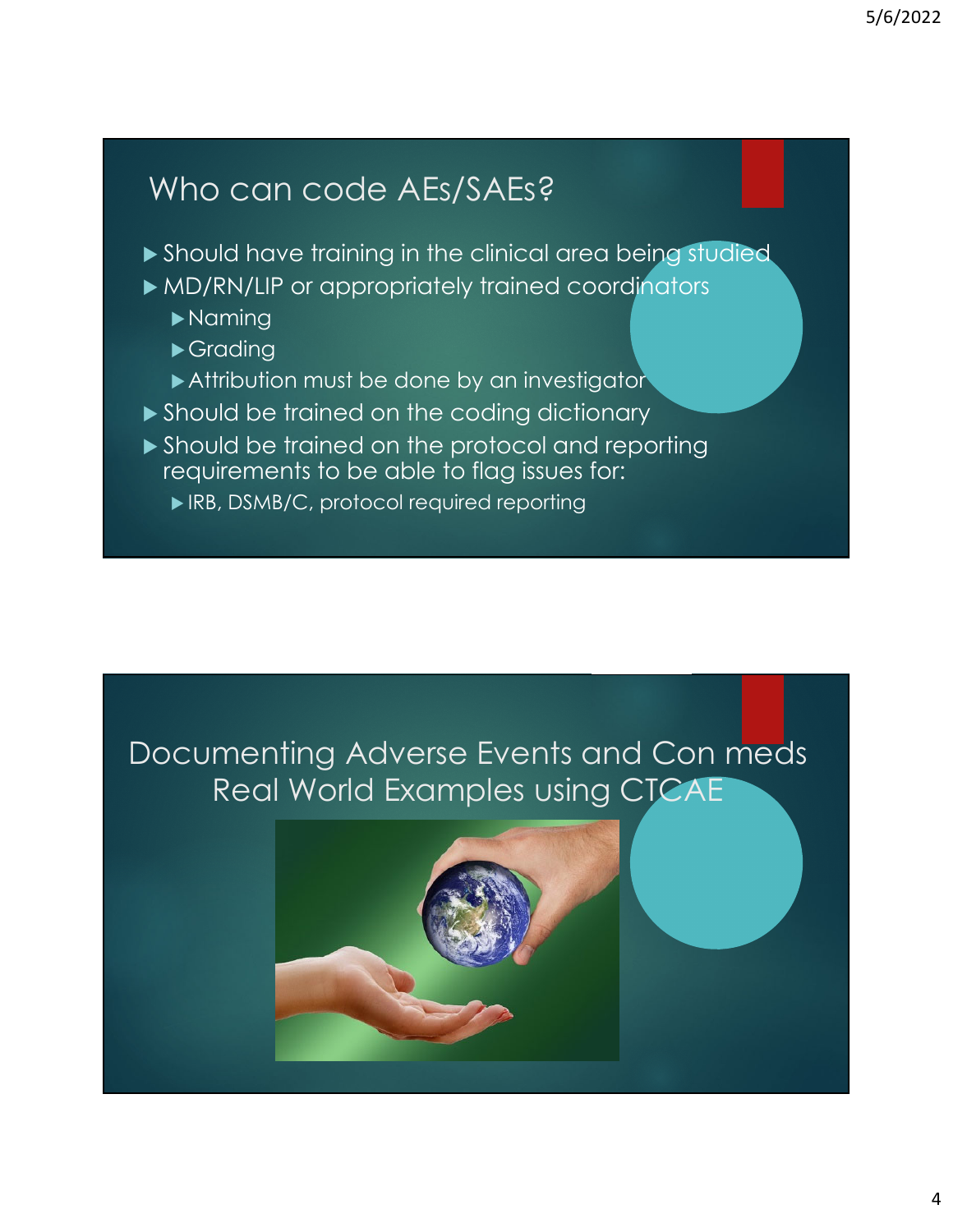# **CTCAE**

▶ What is the definition of an Adverse Event?

• NEW or WORSENING symptom or lab value from baseline

Which version of CTCAE are you using? Version 4? Version 5? Version 6?

#### CTCAE – Version 5

#### If you would like to follow along in CTCAE

 $\blacktriangleright$ https://view.officeapps.live.com/d px?src=https%3A%2F%2Fctep.cand Fprotocoldevelopment%2Felectronic ations%2Fdocs%2FCTCAE\_v5.0.xlsx&wdOrigin =BROWSELINK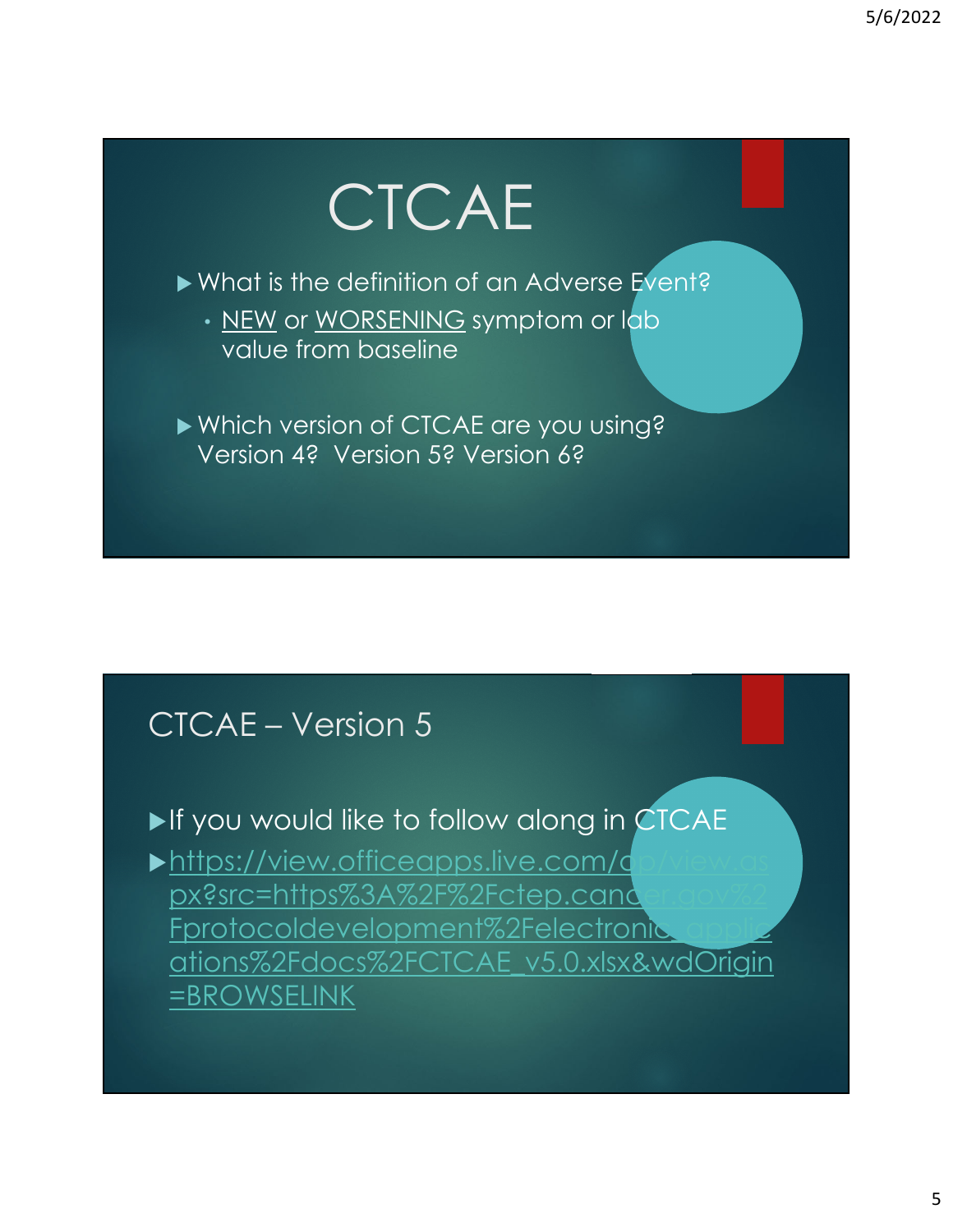# Baseline

**Importance of detailed baseline history** 

- Non gradable
	- ie. Diabetes
	- Surgical history
	- H/o Chron's disease
	- H/o DVT

#### Gradable **MUST** use CTCAE terminology

### Baseline:

Patient has the following baseline history:

| Term | Start Date | <b>End Date</b> |  |  |
|------|------------|-----------------|--|--|
|      |            |                 |  |  |
|      |            |                 |  |  |

 $\blacktriangleright$  Patient has the following baseline symptoms:

| <b>Start Date</b> | Grade           |
|-------------------|-----------------|
|                   |                 |
|                   |                 |
|                   |                 |
|                   | <b>End Date</b> |

Patient is on the following baseline meds:

| Medication | Dose | Indication | Route | Frequency | <b>Start Date</b> | <b>End Date</b> |
|------------|------|------------|-------|-----------|-------------------|-----------------|
|            |      |            |       |           |                   |                 |
|            |      |            |       |           |                   |                 |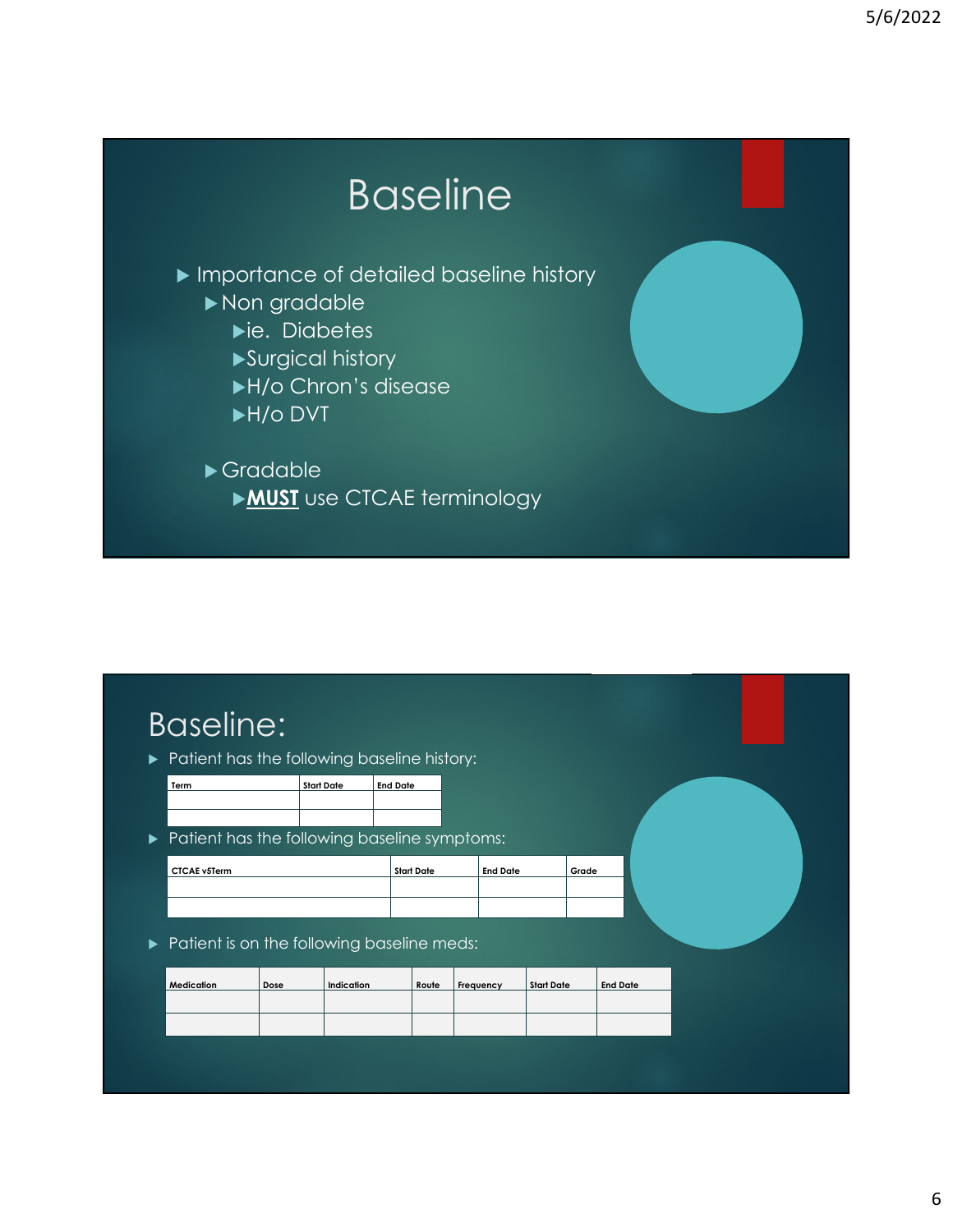

### Mr. Beckham

- Mr. Beckham is here on 12/24/18 for his C2 visit on the GALAXY trial. Mr. Beckham states that he has been having muscle aches similar to what he had a few years ago, however, the pain is now currently lasting longer and more difficult to treat. He is taking ibuprofen 800 mg TID and Dilaudid 2-4 mg every 3 hours to control the pain. He mentioned that he is also having chills and does not have much of an appetite. These symptoms started on 12/18/18. He also has noticed that his hair seems thinner than normal; he first noticed this about two weeks ago.
- ► He also reports ongoing heartburn and diarrhea since starting on study. He is having about 4-5 bowel movements/day.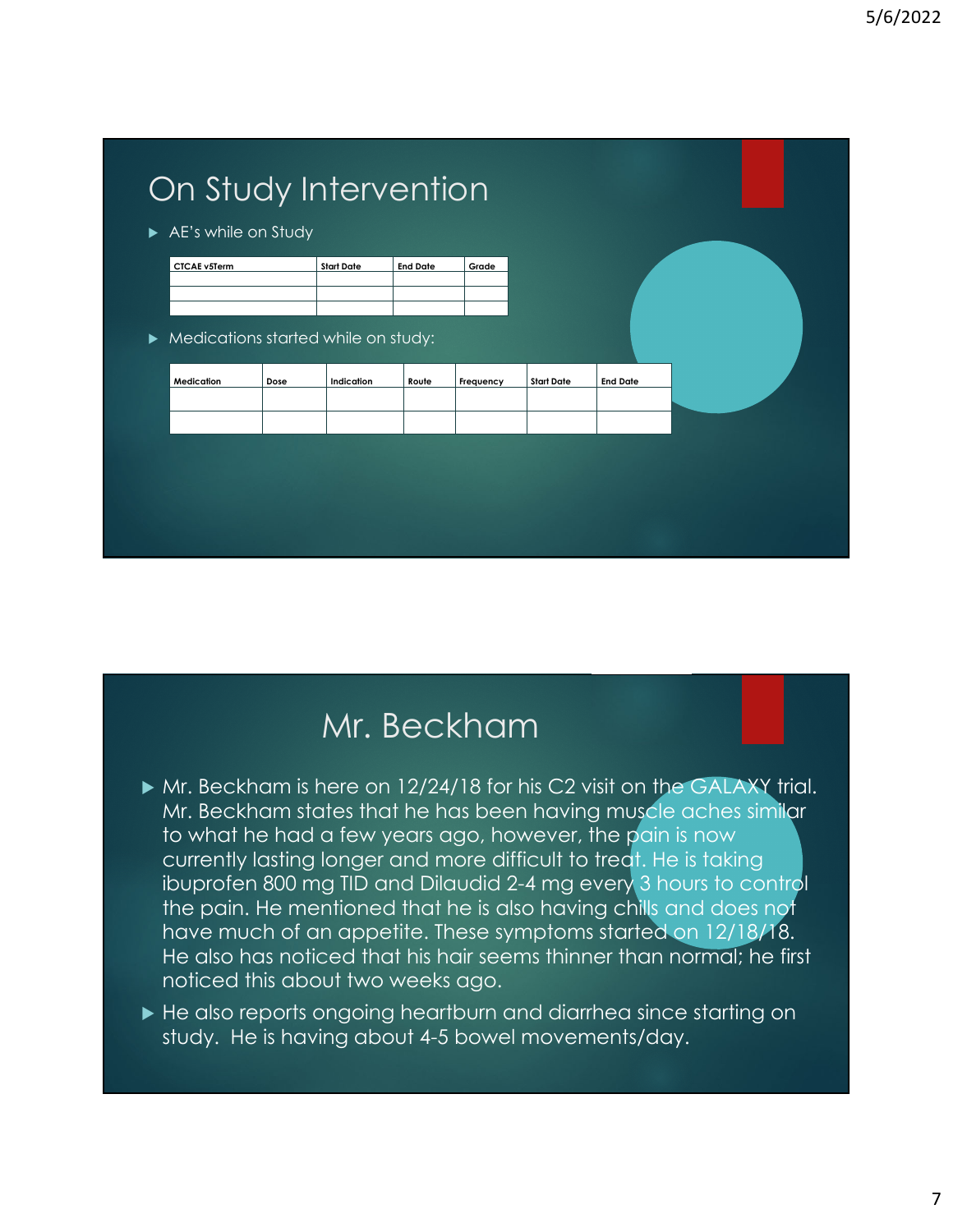# Original baseline for Mr. Beckham

- Myalgias, gr 1, start 2010
- ▶ Baseline bowel movements 1-2/day
- Gr 1 Diarrhea Increase of <4 stools per day over baseline; mild increase in ostomy output compared to baseline
- Gr 2 Increase of 4 6 stools per day over baseline; moderate increase in ostomy output compared to baseline
- Gr 3 Increase of >=7 stools per day <u>over baseline</u>; incontinence; hospitalization indicated; severe increase in ostomy output compared to baseline; limiting self care ADL

#### Adverse events/meds

#### **Baseline:**

Myalgias, gr 1, start 2010 stop 12/23/18

#### **AE's:**

- Myalgias gr. 2; start date 12/24/18
- ▶ Chills, gr 1; start date 12/18/18
- Anorexia, gr 1, start date 12/18/18
- Alopecia gr. 1; start date 12/10/18
- Dyspepsia, gr 1, start 12/1/18

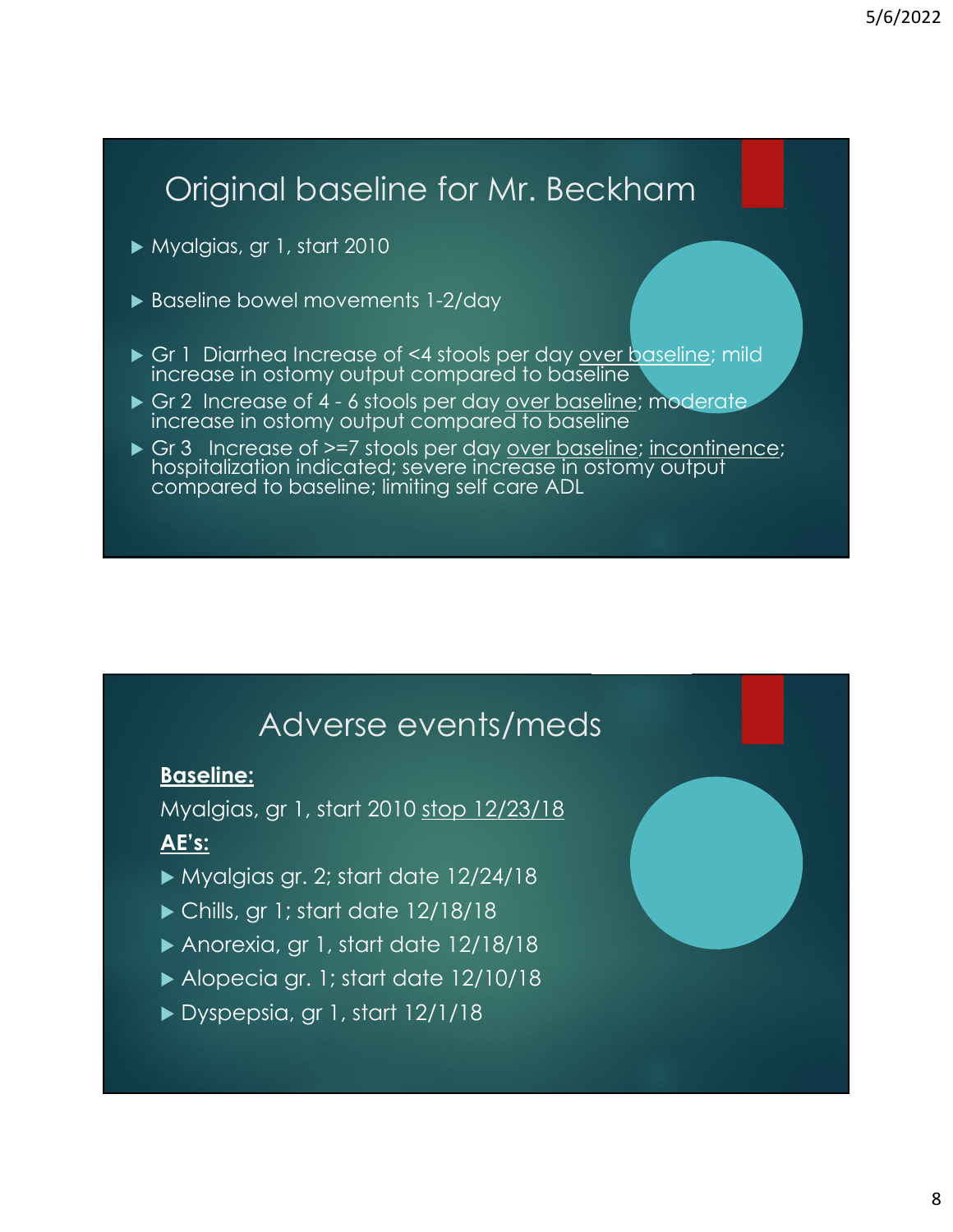# 35 year old breast cancer patient

Comes in for C2D1 receiving IV SOC plus an oral study drug. She has developed a red, raised rash on her chest and face that she says is itchy and keeping her awake at night. The lesions are pusfilled and she is starting to develop a fever (temp 99). Her doctor wants to start her on an oral antibiotic for 10 days which she will start today. She has noticed that since starting chemo she is having increased hot flashes which are waking her up 4-5 nights/week. Her husband has had a "cold" this week and yesterday she noticed the onset of a sore throat, cough with yellow sputum and she feels like she has something running down the back of her throat.

# Adverse events

- Skin infection gr 2 (oral antibiotic) Acneiform rash, gr 2 (must list the type of rash) NO fever (too low to record per CTCAE) Sore throat, gr 1 Productive cough, gr 1 Postnasal drip, gr 1
- Hot flashes gr 2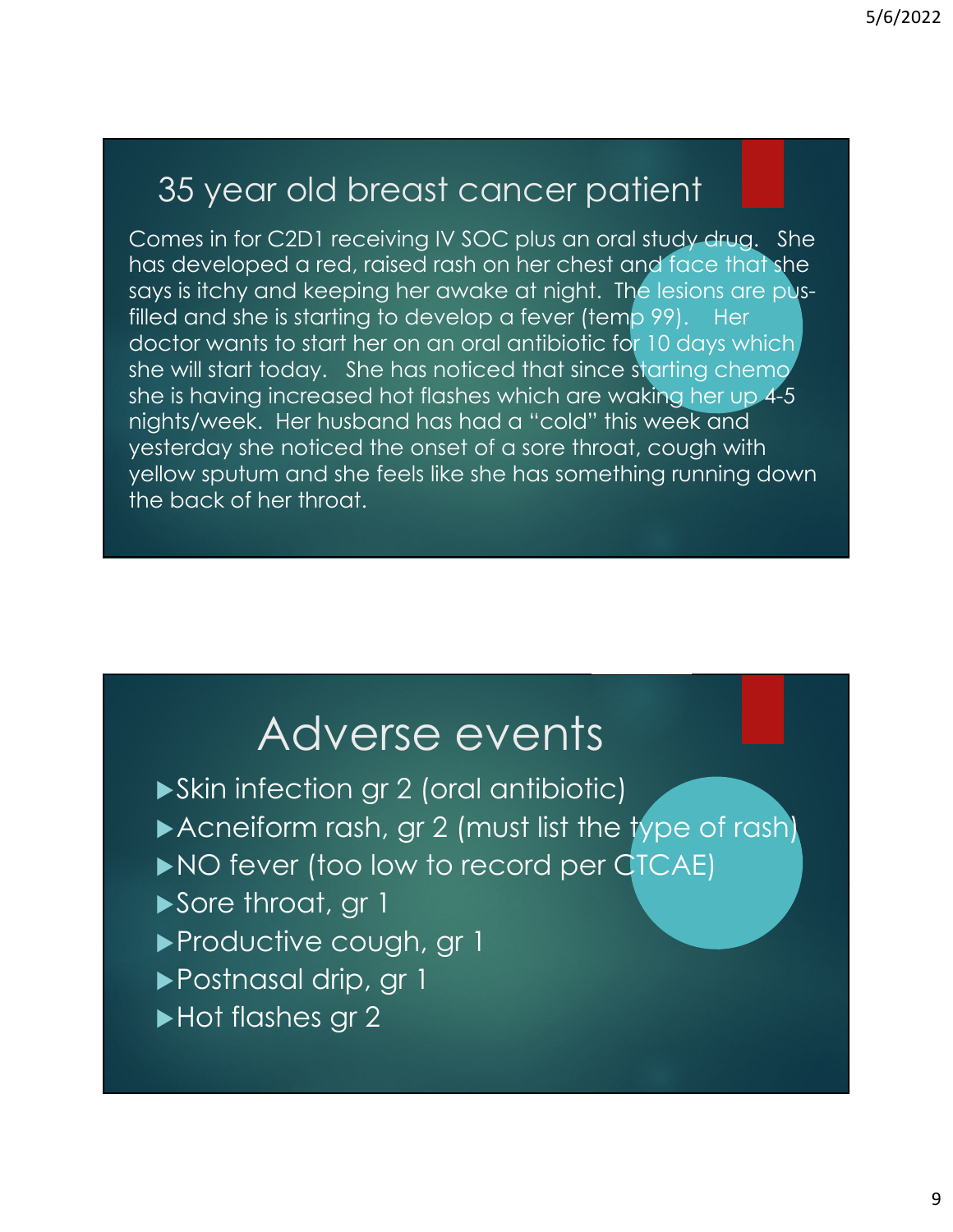### Upper respiratory infection (sore throat, cough, postnasal drip)

- Gr 2 Upper respiratory infection Moderate symptoms; oral intervention indicated (e.g.,antibiotic, antifungal, antiviral)
- Gr 3 IV antibiotic, antifungal, or antiviral intervention indicated; radiologic, endoscopic, or operative intervention indicated
- THERE IS NO GRADE 1 UPPER RESPIRATORY INFECTION

# Let's practice! C1D1 6/25/15

- **Patient reports the following medications at baseline:**
	- Asprin 325 mg PO BID for CVA prophylaxis beginning August 1995 Changed to 325 mg PO Daily 7/8/15
	- Losartan 100 mg po daily start 2014

#### **Patient reports the following complaints at baseline:**

- Belching, Grade 1 beginning May 2015
- Numbness, gr 1, on top of right hand feels intermittently cold,
	- $\triangleright$  Began ~ 4 months ago
- High blood pressure, ??????
- Weight loss, gr 1, start June 2015
- Tremor, gr 1, not active at baseline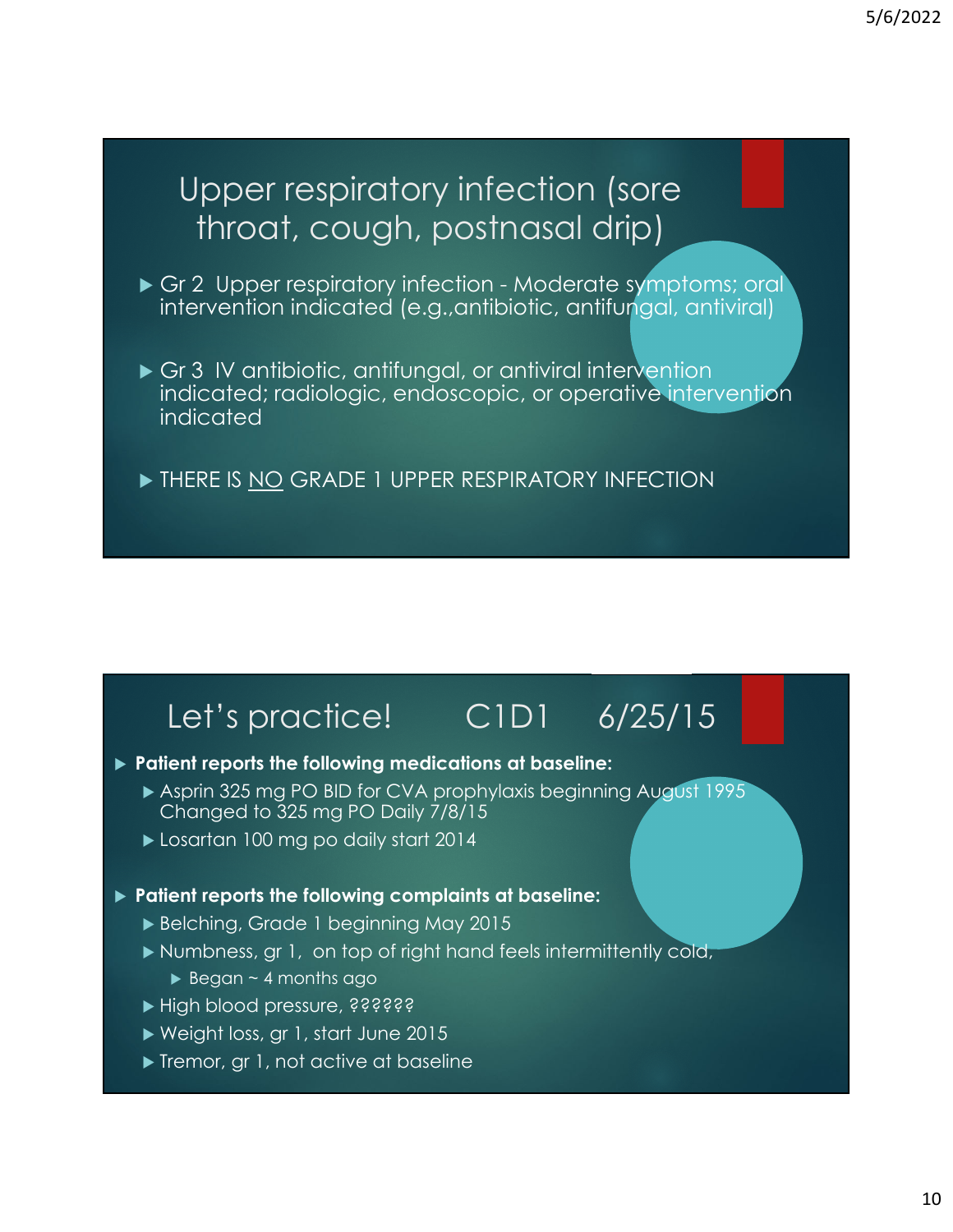# On study medications

- **Patient reports the following medications since beginning treatment:**
- ▶ Pulmonary Rehab x 4 weeks during **September**
- ▶ Decadron 2mg tabs, 6mg TID daily starting 11/28/15. Taper starting 12/3/15: 6mg TID x 7 days, 6mg BID x 7 days, 3mg BID x 7 days, 3 mg daily x 7 days. Restarted 1/19/15 2mg PO BID. Reduced to 1mg PO BID starting 2/9/16.

### On study Adverse Events

- Urinary tract infection, gr 1, start 7/15/15
- Hyperglycemia, gr 1, start 8/1/15
- Hypercalcemia, gr 2, start 8/1/15
- Joint pains, gr 1, start 9/12/15
- Infusion reaction, gr 2, start  $9/1/15$  stop  $9/2/15$
- Heartburn, gr 1, start 8/5/15
- Rash, gr 1, start 8/24/15